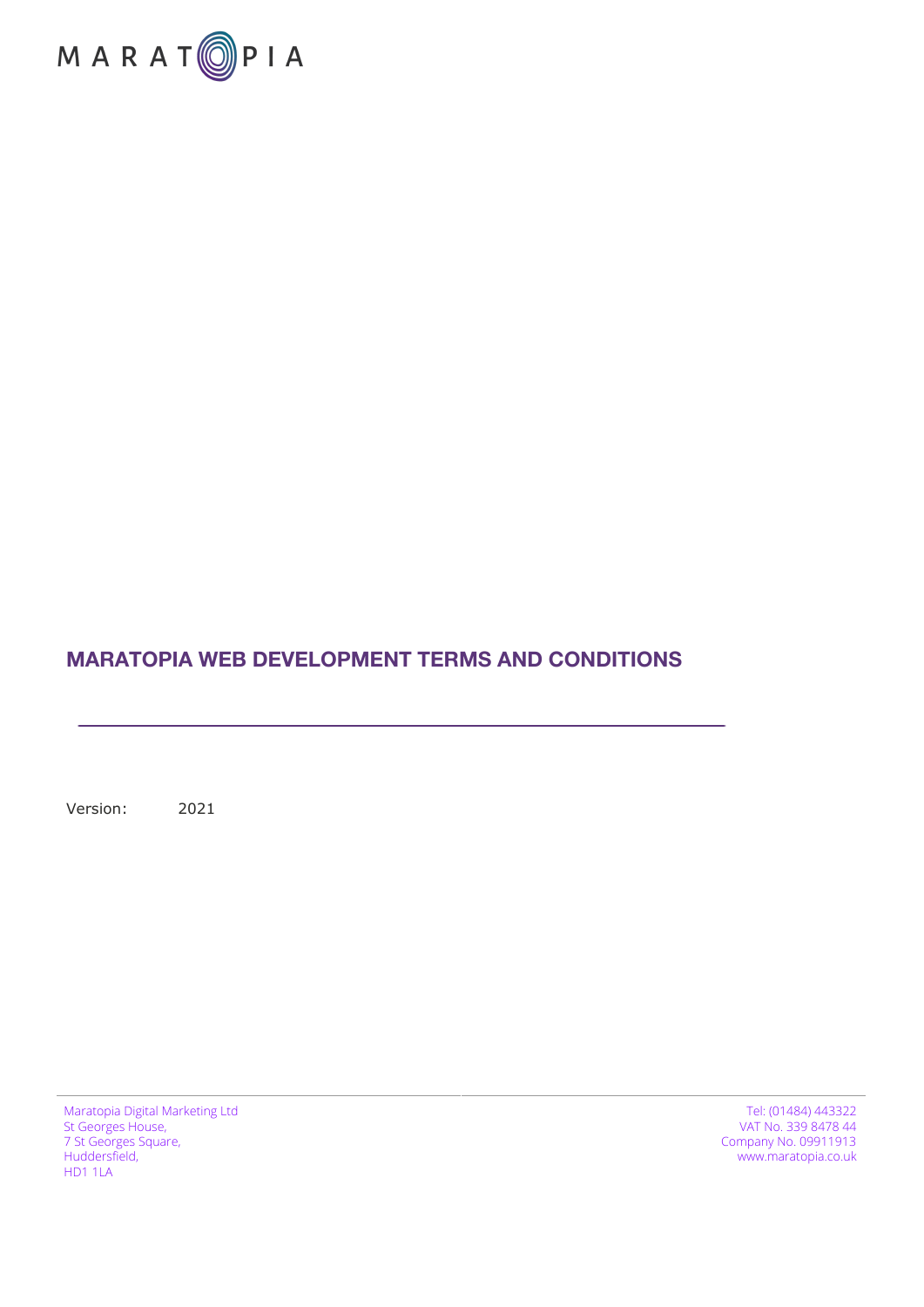

Thank you for choosing Maratopia Digital Marketing LTD for your website development.

These terms and conditions apply to all website development services provided by Maratopia, and we advise you to read them carefully.

## 1.Definitions

In these Terms and Conditions, the following definitions apply:

| You / The Customer / The Client   | The person or firm who purchases Services from the Supplier                                                                                                                                                                                                                                                                                       |
|-----------------------------------|---------------------------------------------------------------------------------------------------------------------------------------------------------------------------------------------------------------------------------------------------------------------------------------------------------------------------------------------------|
| Us / We / The Supplier            | Maratopia Digital Marketing LTD                                                                                                                                                                                                                                                                                                                   |
| The Project / The Service(s)      | The body of work being undertaken. Usually consisting of several<br>connecting elements, such as, but not limited to design consultation,<br>graphic design, website development, website launch, hosting, user<br>experience and conversion rate optimisation. The exact nature of the<br>Project or Service(s) will be set out in your Contract |
| Charges                           | The charges payable by the Customer to the Supplier for the supply of<br>Services in accordance with your Contract                                                                                                                                                                                                                                |
| Commencement Date                 | The date on which the Project or Service(s) begins                                                                                                                                                                                                                                                                                                |
| Deliverables                      | The specific elements that make up the Project or Service(s)                                                                                                                                                                                                                                                                                      |
| Contract                          | A document outlining the key details of the agreement between You<br>and Us for the supply of Service(s)                                                                                                                                                                                                                                          |
| Specification                     | The description or specification of the Project or Service(s) as set out in<br>your Contract                                                                                                                                                                                                                                                      |
| Design Sign Off                   | A form to be supplied by the Supplier and signed by the Customer to<br>confirm that the Customer is satisfied with the design element of the<br>Project                                                                                                                                                                                           |
| Development Sign Off              | A form to be supplied by the Supplier and signed by the Customer to<br>confirm that the Customer is satisfied with the development element of<br>the Project                                                                                                                                                                                      |
| <b>Business Day</b>               | A single day from 09:00 to 17:00, Monday to Friday and excluding bank<br>holidays                                                                                                                                                                                                                                                                 |
| Project Timeline                  | An estimated timeline for the completion of the Project or Service(s)<br>that will be supplied with your Contract                                                                                                                                                                                                                                 |
| Design Revisions/Round of Changes | A set time for the Customer to provide feedback to the Supplier on<br>proposed or submitted work. The number of allowed Rounds will be<br>pre-determined and clearly communicated in your Contract                                                                                                                                                |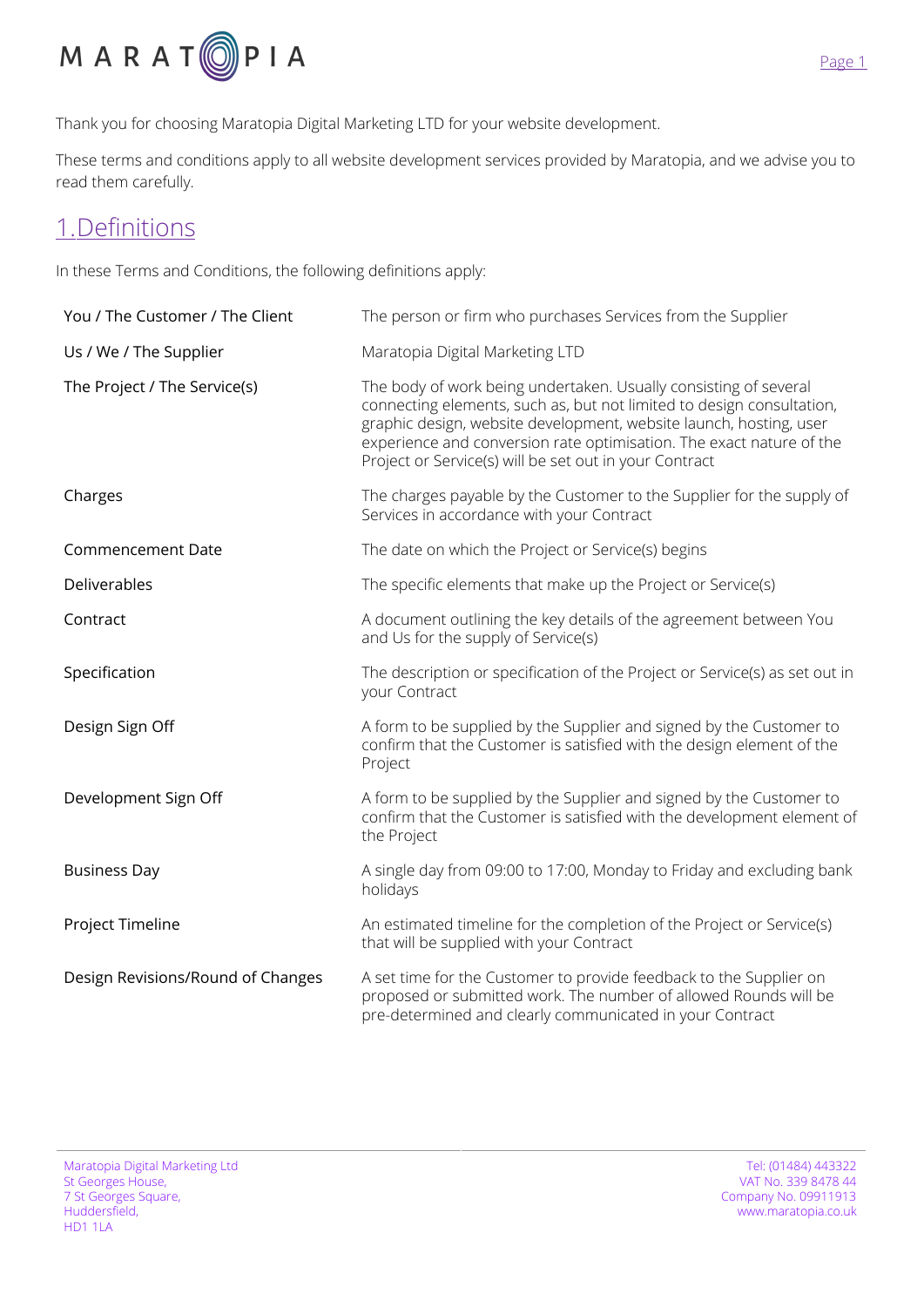# 2. Basis of Contract

- 2.1. There shall be no contract between the Customer and Supplier until such time as the Supplier has issued written confirmation to the Customer that the Customer's order for Services has been accepted and on which date the Contract shall come into existence (Commencement Date).
- 2.2. The Contract constitutes the entire agreement between the parties. The Customer acknowledges that it has not relied on any statement, promise, representation, assurance or warranty made or given by or on behalf of the Supplier which is not set out in the Contract. The Customer further acknowledges that the Contract excludes any other terms that the Customer seeks to impose or incorporate, or which are implied by trade, custom, practice or course of dealing.
- 2.3. Any samples, demos, mock-ups, drawings, descriptive matter or advertising issued by the Supplier, and any descriptions or illustrations contained on the Supplier's website, are issued or published for the sole purpose of giving an approximate idea of the Services described in them. They shall not form part of the Contract or have any contractual force.

# 3. Supply of Services

- 3.1. The Supplier shall supply the Services to the Customer in accordance with the Specification in all material respects.
- 3.2. The Supplier shall use all reasonable endeavours to meet any performance dates specified in the Project Timeline, but any such dates shall be estimates only and time shall not be of the essence for performance of the Services.
- 3.3. The Supplier shall have the right to make any changes to the Services which are necessary to comply with any applicable law or safety requirement, or which do not materially affect the nature or quality of the Services, and the Supplier shall notify the Customer in any such event.
- 3.4. The Supplier warrants to the Customer that the Services will be provided using reasonable care and skill and in accordance with the Specification.
- 3.5. Where a Round of Changes is applicable, the Supplier shall deliver the Project in its existing state to the Customer and request feedback. The changes allowable will differ depending on the level of Project or Service(s) You have purchased, and will be clearly outlined in your Contract.
- 3.6. Where an additional Round of Changes is required, or desired changes are not covered within the reasonable scope of a Round of Changes, the Supplier reserves the right to apply additional charges, and will communicate these in writing before commencing any work.
- 3.7. The Supplier accepts no liability for third party services, nor do We give any warranty or guarantee as to the quality or suitability of such services, whether provided through the Supplier or directly to the Customer. This includes, but is not limited to the hosting of the Customer's website, domain name providers / registrars, website software, plugins, frameworks, code libraries, security frameworks & SSL certificate providers, and third party payment gateways.
- 3.8. We test Deliverables in current versions of major desktop, tablet and mobile browsers including the latest versions of:

#### Desktop

- Safari (Apple)
- Chrome (Google)
- Firefox (Mozilla)
- Microsoft Edge (Microsoft)

Maratopia Digital Marketing Ltd St Georges House, 7 St Georges Square, Huddersfield, HD1 1LA

Tel: (01484) 443322 VAT No. 339 8478 44 Company No. 09911913 www.maratopia.co.uk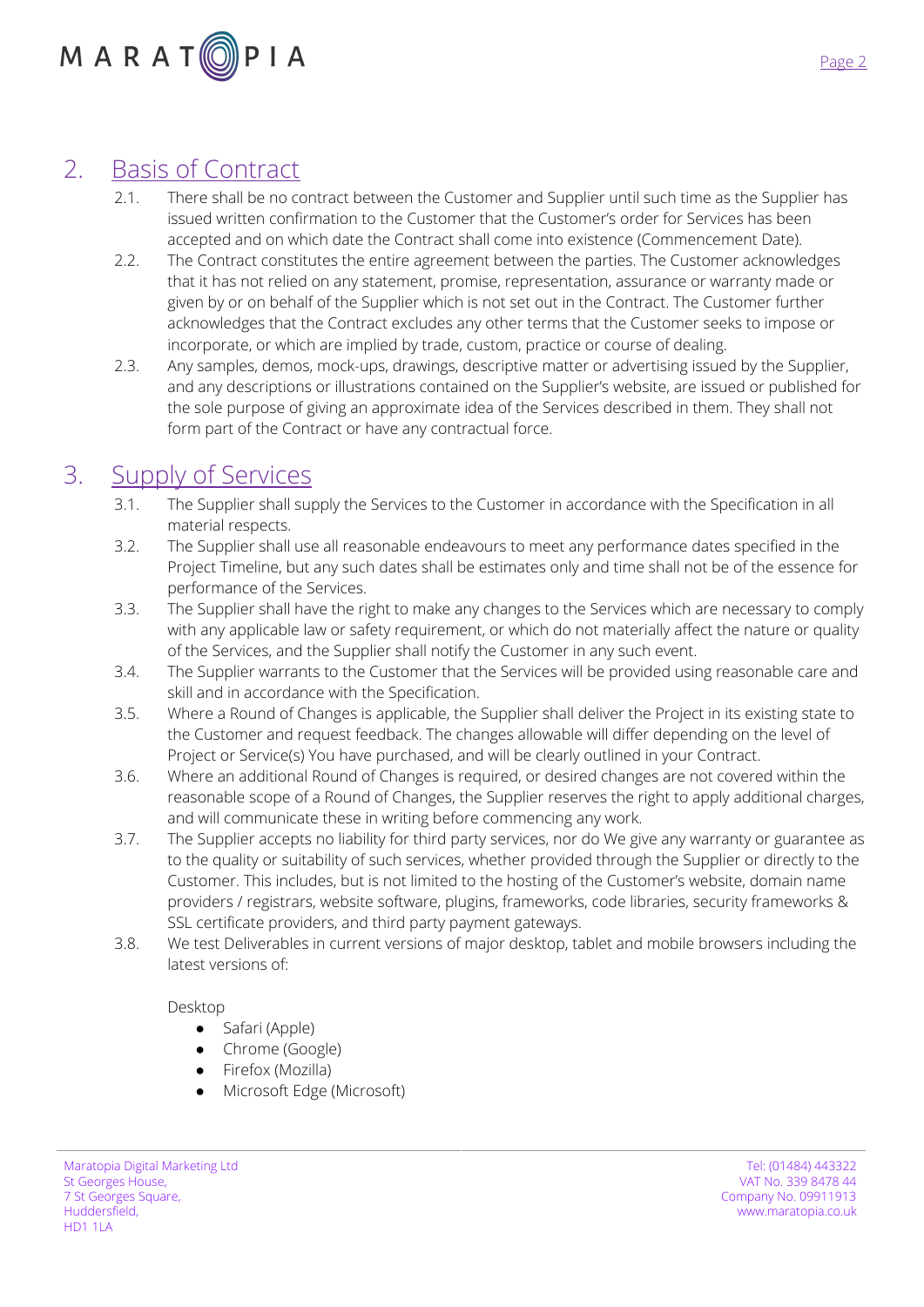

We do not support legacy browsers including Internet Explorer (IE7, IE8, IE9, IE10 & IE11) and lesser used browsers such as Opera unless specifically agreed and detailed in the Specification. Additional charges may apply and will be stipulated in your contract.

Tablet

- iOS: Safari, Chrome, Firefox
- Android 4.x, Chrome, Firefox

Mobile

- iOS: Safari, Chrome, Firefox
- Android 4.x, Chrome, Firefox

We do not test on Blackberry, Opera Mini/Mobile, Windows Phone or other mobile browsers unless specifically agreed and detailed in the Specification. Additional charges may apply and will be stipulated in your contract.

- 3.9. Browser testing by the Supplier does not guarantee future and continuing performance of the Deliverables on all systems. The Supplier accepts no liability for on-going performance or quality and gives no warranty or guarantee in this regard.
- 3.10. Where the Services include a website launch, this shall be scheduled to be carried out on a Monday, Tuesday or Wednesday before midday to ensure that support is available to the Customer in relation to any launch-based issues that may arise. In the event that the Customer requires a website launch at any other time, provision of this service shall be scheduled at the Supplier's discretion and additional charges may apply and will be set out by a supplementary document.
- 3.11. Unless otherwise set out or pursuant to a contract for a maintenance retainer provided by the Supplier, the Supplier does not accept liability or responsibility for on-going support and maintenance to Deliverables including but not limited to:
	- Taking back-ups of your site, content and database
	- Updating the CMS
	- Updating plugins, extensions or other software required for your site
	- Ensuring that your site Admins are using secure passwords
	- Form testing and maintenance
	- Ensuring all site functionality is working as intended including eCommerce functionality and receipt of payments; or
	- Communicating with any third party that hosts your website should any hosting issues arise

The Customer acknowledges that the Supplier shall not accept liability for any site updates (including but not limited to plugin updates) whether installed manually by the Client or automatically via third party and that such updates may cause the Deliverables to stop working as intended.

- 3.12. The Supplier does not accept any liability for third party services commissioned by the Customer on the Deliverables or for any damage or defect caused by any third party to the Deliverables. Where the Supplier agrees to provide remedial services to damage or defects caused by a third party, these shall be confirmed in writing together with applicable charges.
- 3.13. The supplier includes a three-month warranty period for website development projects. Under this provision the Supplier commits to performing routine bug fixes and plugin updates upon which the proper function of the website, as detailed in the Specification, is directly dependent. This provision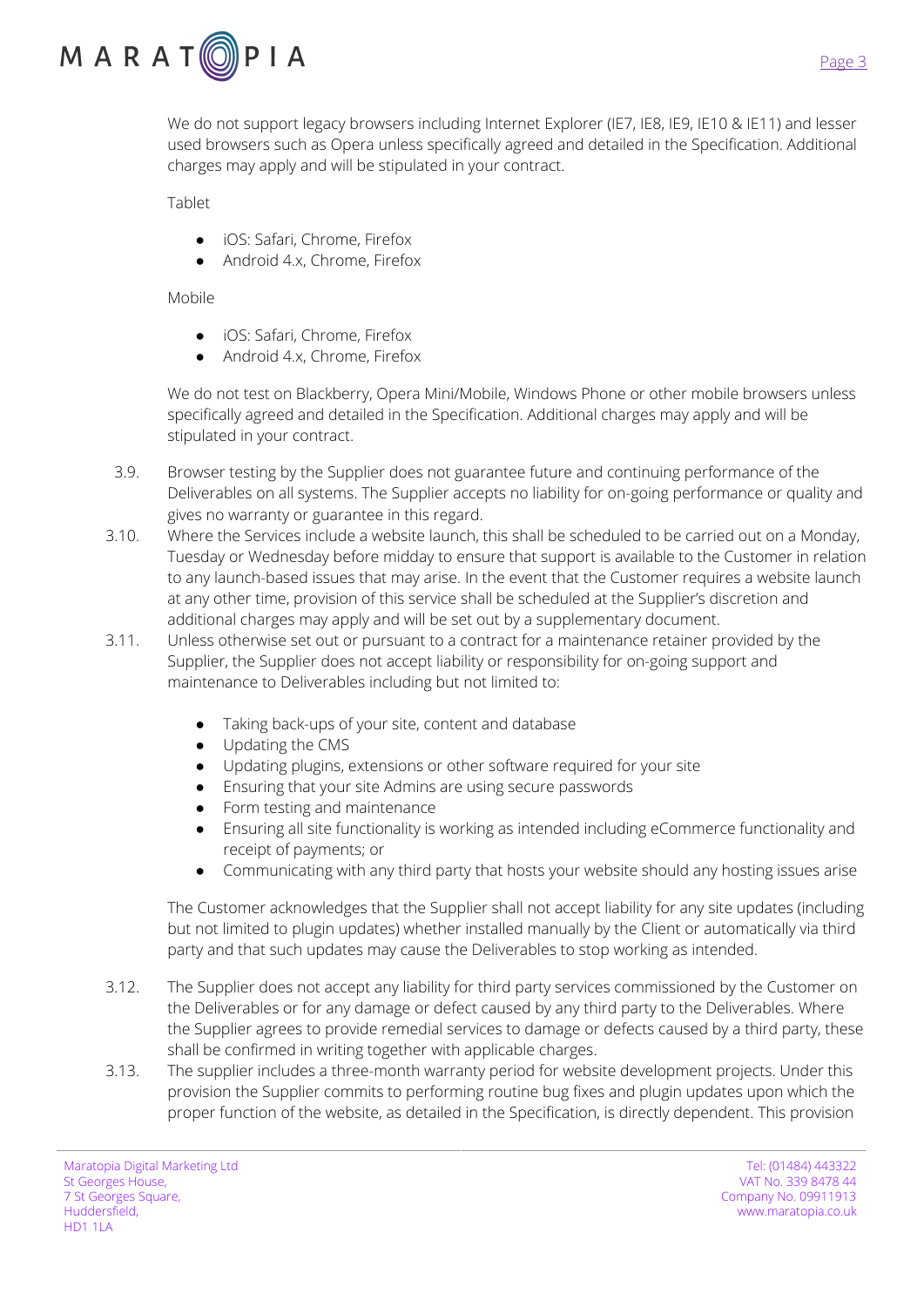

does not entitle the Customer to website updates, maintenance or changes that are not critical to the function of the proper function of the website; or that are outside of the scope of the original Project Specification. This period shall begin on the date that the Development Sign Off is received from the Customer, or the date the website is launched; whichever comes first.

### 4. Client Responsibilities

- 4.1. The Client shall:
	- 4.1.1. Ensure that the scope of project and payment items included on the contract are complete and accurate.
	- 4.1.2. Supply all materials requested by the Supplier required to provide the Service. These may include, but are not limited to images, photography, written content, fonts, logos, design questionnaires.
	- 4.1.3. Cooperate with the Supplier in all matters relating to the Service.
	- 4.1.4. Provide all work reviews, feedback, and sign off approval in a timely manner.<br>4.1.5. Acquire any necessary licenses to enable the legal and authorised use of any
	- Acquire any necessary licenses to enable the legal and authorised use of any materials required for the completion of the Project. This may include, but is not limited to fonts, image rights, photographs and videos.
	- 4.1.6. Complete and return the Design Sign Off and Development Sign Off within 10 working days of receipt. The Supplier must have received and approved both the Design Sign Off and Development Sign Off prior to a website (or other Deliverable) "going live" or otherwise being utilised by the Customer (other than for testing purposes).
- 4.2. If the Supplier's performance of any of its obligations under the Contract is prevented or delayed by any act or omission by the Customer or failure by the Customer to perform any relevant obligation (henceforth referred to as the Customer Default):
	- 4.2.1. The Supplier shall, without limiting its other rights or remedies, have the right to suspend or delay performance of the Services until the Customer remedies the Customer Default, and to rely on the Customer Default to relieve it from the performance of any of its obligations to the extent the Customer Default prevents or delays the Supplier's performance of any of its obligations.
	- 4.2.2. The Supplier shall not be liable for any costs or losses sustained or incurred by the Customer arising directly or indirectly from the Supplier's failure or delay to perform any of its obligations as set out in this clause 4.2; and
	- 4.2.3. The Customer shall reimburse the Supplier on written demand for any costs or losses sustained or incurred by the Supplier arising directly or indirectly from the Customer Default.
- 4.3. Where the Customer Default results in a delay of more than 25 Business Days, the Supplier is entitled to invoice the Customer for Services provided and work done to the date of the Customer Default.
- 4.4. The Customer shall be deemed to have approved the Deliverables on the date that the signed Development Sign Off is returned to the Supplier in accordance with clause 4.1.6, with no material requests for amendments, variation or further development in order to comply with any applicable Specification (in the reasonable opinion of the Supplier) OR, in the event that the Development Sign Off is not returned within 10 Business Days of delivery to the Customer, on the 11th Business Day following such delivery. Any Services required by the Customer after this date shall be subject to additional charges at the discretion of the Supplier.
- 4.5. The Customer acknowledges that only in the event that the Deliverables do not meet the Specification will the Supplier engage in further Services inclusive in the contracted price. Any services required outside of the Specification shall incur additional charges which will be clearly outlined by the Supplier before any such work is undertaken. The Customer shall not unreasonably reject Deliverables supplied by the Supplier under the Contract.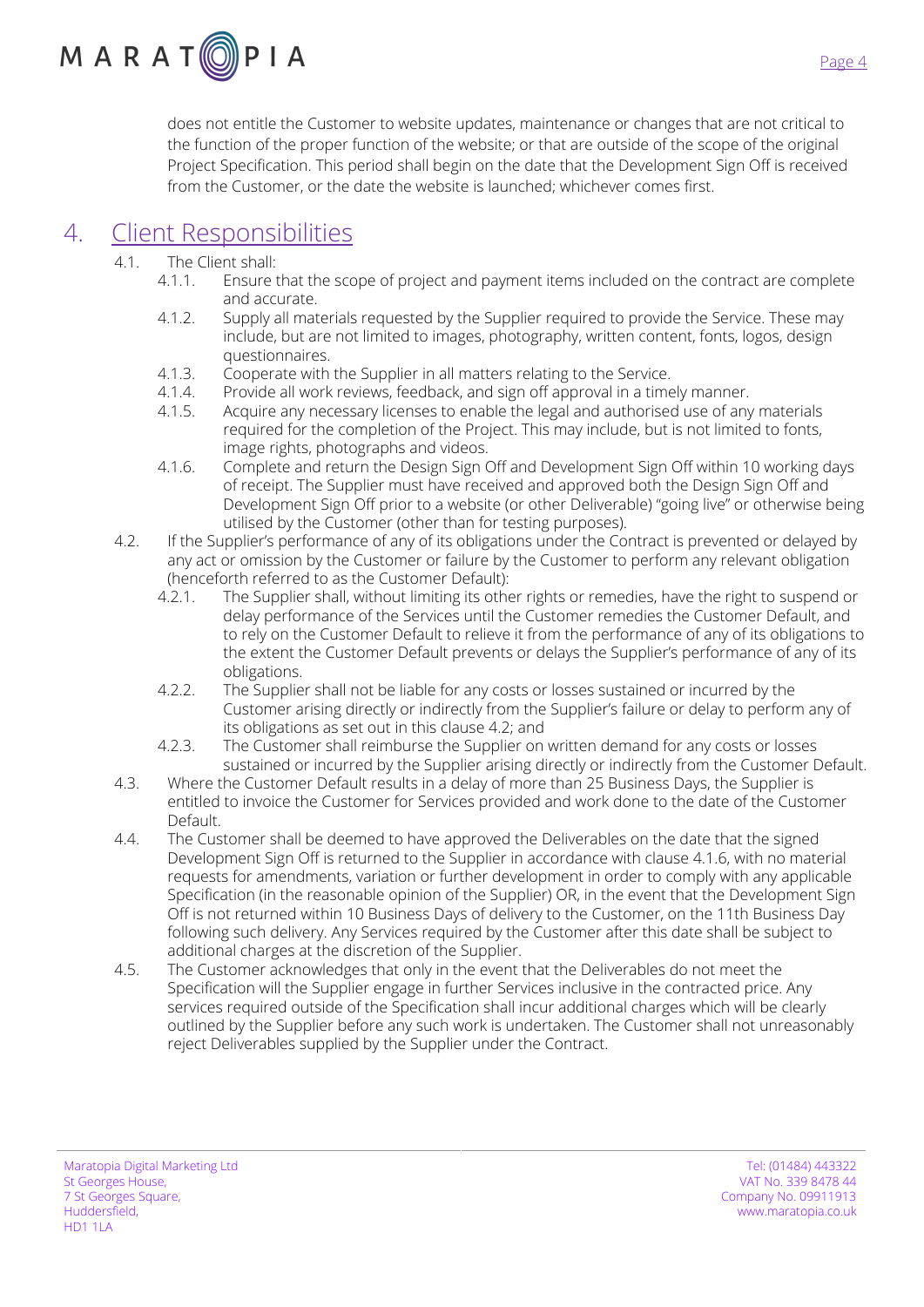# 5. Charges and Payment

- 5.1. The Charges for the Services and arrangements for payment terms will be set out in your Contract.
- 5.2. Where a deposit is required from the Customer, the Supplier reserves the right not to commence work until such time as that deposit is received.
- 5.3. The Supplier's standard fee is calculated per hour on the basis of an eight-hour day from 09:00 to 17:00 worked on Business Days.
- 5.4. The Supplier shall be entitled to charge an overtime rate up to 50% for any time worked outside of the hours referred to in clause 5.3 when required to by the Client. (Either by request, or by consequence of the Customer Default referred to in clause 4.2).
- 5.5. The Supplier shall be entitled to charge the Customer for any expenses reasonably incurred by the individuals whom the Supplier engages in connection with the Services including, but not limited to, travelling expenses, hotel costs, subsistence and any associated expenses, and for the cost of services provided by third parties and required by the Supplier for the performance of the Services, and for the cost of any materials.
- 5.6. In the event that the Customer requests a material change to the Services after the Commencement Date, the Supplier reserves the right to increase its charges. The Supplier will give the Customer written notice of any such increase and, in the event that the Customer does not accept the corresponding increase in charges, the Supplier shall have the right without limiting its other rights or remedies to terminate the Contract by giving written notice to the Customer.
- 5.7. Unless otherwise confirmed in the Contract, the Customer shall pay each invoice submitted by the Supplier: within 15 days of the date of the invoice; and in full and in cleared funds to a bank account nominated in writing by the Supplier.
- 5.8. All quoted amounts payable by the Customer under the Contract are exclusive of value added tax chargeable (VAT). Unless exempt, the invoices supplied by the Supplier shall include VAT at the current rate and such amounts are chargeable at the same time as payment is due for the supply of the Services.
- 5.9. If the Customer fails to make any payment due to the Supplier under the Contract by the due date for payment, then the Supplier retains the right to charge interest on the overdue amount at the rate of 15% per annum. Such interest shall accrue on a daily basis from the due date until actual payment of the overdue amount is received in full.
- 5.10. Title in the Deliverables which are assigned shall only pass to the Customer on payment of the Charges in full. In the event that the Customer remains in default for more than three months, the Supplier reserves the right to suspend the Deliverables and/or withdraw any applicable licence for the use of the Deliverables.
- 5.11. The Customer shall pay all amounts due under the Contract in full without any set-off, counterclaim, deduction or withholding (except for any deduction or withholding required by law). The Supplier may at any time, without limiting its other rights or remedies, set off any amount owing to it by the Customer against any amount payable by the Supplier to the Customer.

# 6. Intellectual Property Rights

- 6.1. Subject to Section 1 and clauses 6.2 to 6.5 below, all Intellectual Property Rights in the Deliverables shall be owned by the Supplier until such time as they are paid for in full by the Customer. At such time, they will be fully assigned to you. All Intellectual Property Rights which are not bespoke to the Deliverable in question (including pre-existing and licensed Intellectual Property Rights) shall not be included within such assignment. These shall be owned by the Supplier and must not be copied, published, distributed or passed to any third parties in any form without prior written consent from the Supplier.
- 6.2. For the avoidance of doubt, any assignment of Intellectual Property Rights shall not include such rights in any source files unless expressly agreed with the Supplier.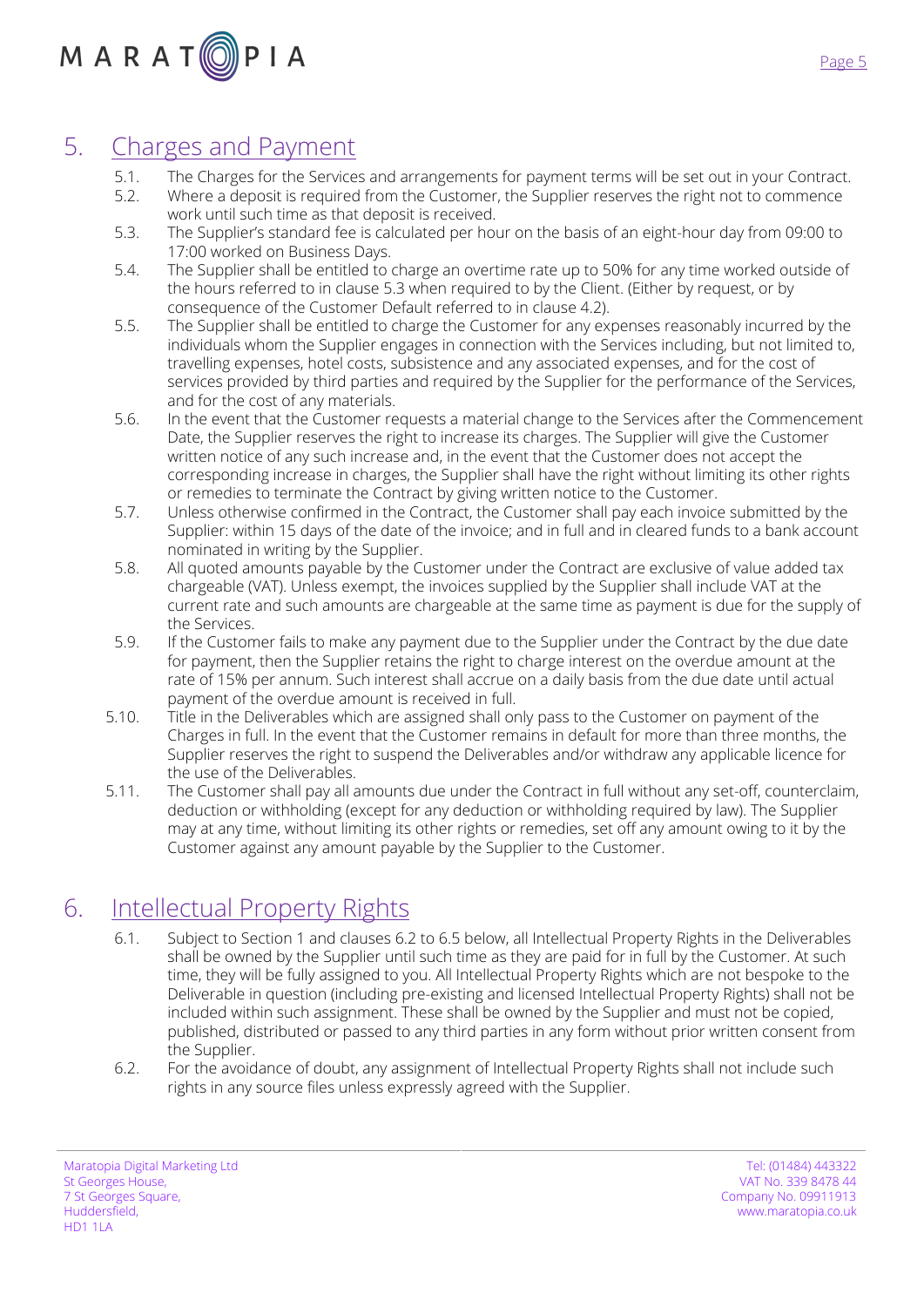# $M$  A R A T  $\textcircled{\scriptsize{0}}$  P I A

- 6.3. Any assignment and/or licencing of Intellectual Property Rights to the Customer shall not take effect until the Customer has paid all charges due to the Supplier in full.
- 6.4. The Customer acknowledges that, in respect of any third-party Intellectual Property Rights, the Customer's use of any such Intellectual Property Rights is conditional on the Supplier obtaining a written licence from the relevant licensor on such terms as will entitle the Supplier to licence such rights to the Customer.
- 6.5. All Supplier Materials are the exclusive property of the Supplier. Where the Customer supplies copy, graphic images, registered company logos, names and trademarks or any other materials ("Customer Materials") to the Supplier for the provision of the Services, the Customer warrants that it has obtained all necessary permissions and authorities in respect of the Customer Materials, and use of all it supplies, to the Supplier. The Customer further licences the Supplier to use the Customer Materials for the purposes of providing the Services. By agreeing to these Terms and Conditions, the Customer indemnifies for, and relieves the Supplier from, any legal liability and any damage including legal costs incurred in respect of any claims or legal actions however related to the Deliverables through the use of the Customer Materials.
- 6.6. The Supplier reserves the right to place an unobtrusive link to their own website at the bottom of the completed Project.
- 6.7. If a Customer requests that the design credit be removed, a nominal fee of 20% of the total development charges will be applied.
- 6.8. The Customer also agrees that the Project may be presented in a portfolio or as a case study for the Supplier.

# 7. Confidentiality

- 7.1. You shall keep in strict confidence all technical or commercial know-how, specifications, inventions, processes or initiatives which are of a confidential nature and have been disclosed to You by Us, our employees, agents or subcontractors, and any other confidential information concerning the Supplier's business, its products and services which You may obtain. You shall only disclose such confidential information to those of your employees, agents and subcontractors who need to know it for the purpose of discharging the Customer's obligations under the Contract, and shall ensure that such employees, agents and subcontractors comply with the obligations set out in this clause as though they were a party to the Contract. You may also disclose such of the Supplier's confidential information as is required to be disclosed by law, any governmental or regulatory authority or by a court of competent jurisdiction or with the prior written consent of the Supplier. This clause 7 shall survive termination of the Contract.
- 7.2. Any proposals made by the Supplier shall constitute trade secrets and remain the property of the Supplier. The Customer shall not disclose proposals or related materials, including but not limited to technical features, functionality and design and pricing information, to any third party without the prior written consent of the Supplier.

# 8. Limitation of Liability

- 8.1. Nothing in these Conditions shall limit or exclude the Supplier's liability for: death or personal injury caused by its negligence, or the negligence of its employees, agents or subcontractors;
	- fraud or fraudulent misrepresentation; or

breach of the terms implied by section 2 of the Supply of Goods and Services Act 1982 (title and quiet possession).

8.2. Subject to clause 8.1: the Supplier shall under no circumstances whatever be liable to the Customer, whether in contract, tort (including negligence), breach of statutory duty, or otherwise, for any loss of profit, or any indirect or consequential loss, to include but not be limited to any loss relating to failure of or the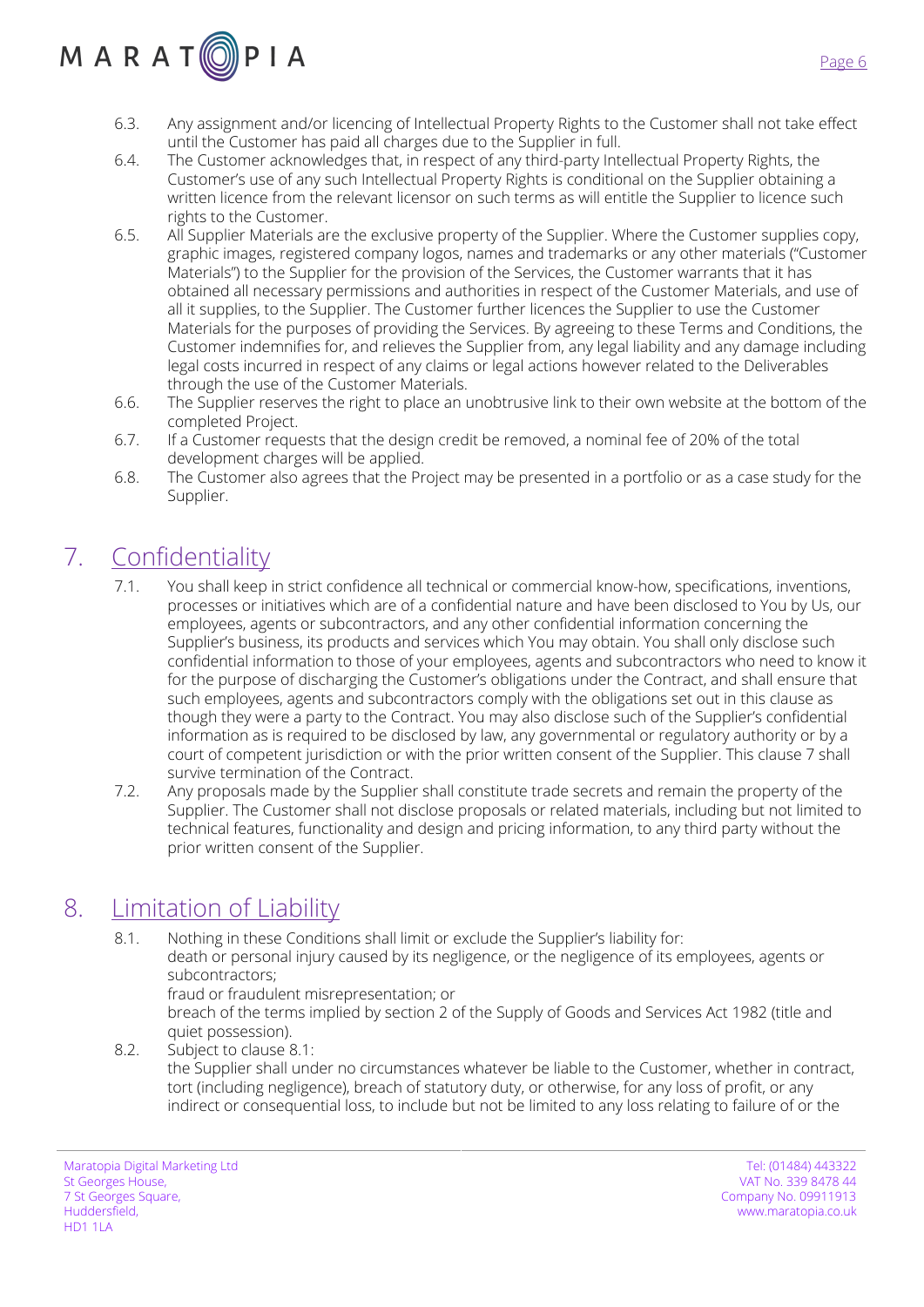

Customer's misuse of the Deliverables, and arising under or in connection with the Contract; the Supplier shall not accept liability to the Customer for any loss or damage suffered arising from defects not notified to it prior to the Development Sign Off deadline in any event or through the Customer's failure to comply with the terms of this Contract; and

the Supplier's total liability to the Customer in respect of all other losses arising under or in connection with the Contract, whether in contract, tort (including negligence), breach of statutory duty, or otherwise, shall in no circumstances exceed 100% of sums already paid under the Contract at the date of the liability being incurred.

- 8.3. The terms implied by sections 3 to 5 of the Supply of Goods and Services Act 1982 are, to the fullest extent permitted by law, excluded from the Contract.
- 8.4. The Customer acknowledges that, in the absence of the Customer paying the Supplier for a maintenance contract, the Customer is solely responsible for ensuring that its data is regularly and effectively backed-up and protected and that it is its own duty to mitigate any loss suffered through use, misuse or failure to use the Deliverables.
- 8.5. The Supplier may be engaged to carry out remedial works to any damaged or defective Deliverables at charges as set out by the Supplier.
- 8.6. This clause 8 shall survive termination of the Contract.

# 9. Termination

9.1. Without limiting its other rights or remedies, the Supplier may terminate the Contract with immediate effect by giving written notice to the Customer if: the Customer commits a material breach of any term of the Contract and (if such a breach is remediable) fails to remedy that breach upon being notified in writing to do so; the Customer becomes or is reasonably believed to be about to become subject to Insolvency proceedings to include administration, receivership or other voluntary arrangement with creditors; the other party suspends or ceases, or threatens to suspend or cease, to carry on all or a substantial part of its business; or

the other party's financial position deteriorates to such an extent that in the Supplier's opinion the Customer's capability to adequately fulfil its obligations under the Contract has been placed in jeopardy.

9.2. Without limiting its other rights or remedies, the Supplier may terminate the Contract with immediate effect by giving written notice to the Customer if the Customer fails to pay any amount due under this Contract on the due date for payment and fails to pay all outstanding amounts within 7 days after being notified in writing to do so.

# 10. Consequences of Termination

- 10.1. On termination of the Contract for any reason:
	- 10.1.1. The Customer shall immediately pay to the Supplier all of the Supplier's outstanding unpaid invoices and interest and, in respect of Services supplied but for which no invoice has been submitted, the Supplier shall submit an invoice, which shall be payable by the Customer immediately on receipt.
	- 10.1.2. The Customer shall return all of the Supplier Materials and any Deliverables which have not been fully paid for.
	- 10.1.3. Subject to the Customer complying with clauses 10.1.1 and 10.1.2 above, the Supplier shall provide the Customer with the source code and a perpetual licence to use that source code, where applicable and requested by the Customer for the Customer's own use and not for distribution or resale.
	- 10.1.4. The accrued rights, remedies, obligations and liabilities of the parties as at expiry or termination shall be unaffected, including the right to claim damages in respect of any breach of the Contract which existed at or before the date of termination or expiry; and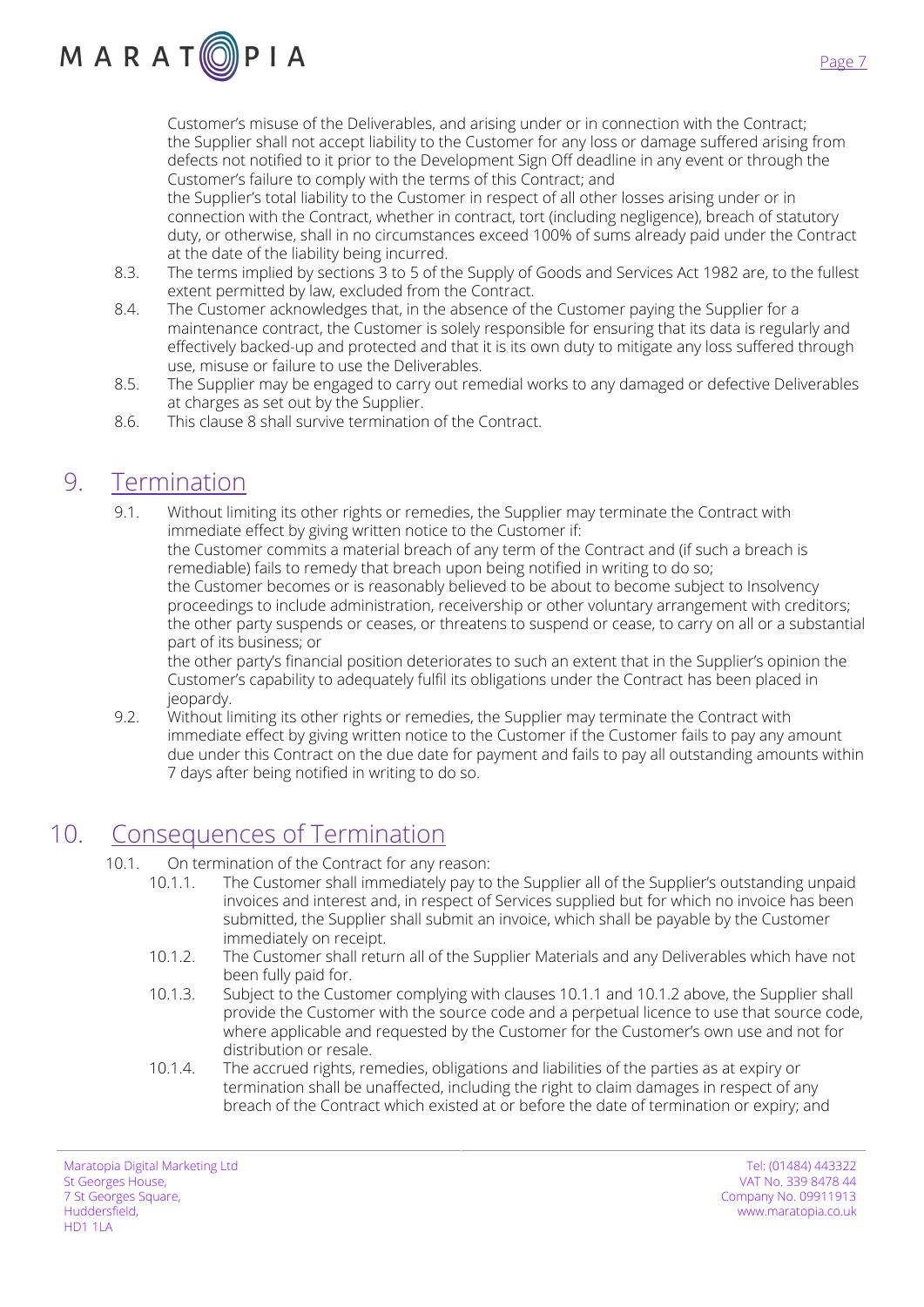

clauses which expressly or by implication survive termination shall continue in full force and effect.

### 11. Force Majeure

- 11.1. For the purposes of this Contract, Force Majeure Event means an event beyond the reasonable control of the Supplier including but not limited to strikes, lock-outs or other industrial disputes (whether involving the workforce of the Supplier or any other party), failure of a utility service or transport network, acts of God, war, riot, civil commotion, malicious damage, compliance with any law or governmental order, rule, regulation or direction, accident, breakdown of plant or machinery, fire, flood, storm or default of suppliers or subcontractors.
- 11.2. The Supplier shall not be liable to the Customer as a result of any delay or failure to perform its obligations under this Contract as a result of a Force Majeure Event.
- 11.3. If, in the event that a Force Majeure Event, the Supplier cannot provide the Services to the Customer for a period of 25 Business Days or more, either party may terminate the contract.

## 12. General

- 12.1. Assignment and other dealings.
	- 12.1.1. The Supplier may at any time assign, transfer, mortgage, charge, subcontract or deal in any other manner with all or any of its rights under the Contract and may subcontract or delegate in any manner any or all of its obligations under the Contract to any third party or agent.
	- 12.1.2. The Customer shall not, without the prior written consent of the Supplier, assign, transfer, mortgage, charge, subcontract, declare a trust over or deal in any other manner with any or all of its rights or obligations under the Contract.

#### 12.2. Notices.

Any notice or other communication given to a party under or in connection with the Contract shall be in writing, addressed to that party at its registered office (if it is a company) or its principal place of business (in any other case) or such other address as that party may have specified to the other party in writing in accordance with this clause, and shall be delivered personally, sent by pre-paid first class post or other next working day delivery service, commercial courier, or e-mail.

#### 12.3. Severance.

If any provision or part-provision of the Contract is or becomes invalid, illegal or unenforceable, it shall be deemed modified to the minimum extent necessary to make it valid, legal and enforceable. If such modification is not possible, the relevant provision or part-provision shall be deemed deleted. Any modification to or deletion of a provision or part-provision under this clause shall not affect the validity and enforceability of the rest of the Contract.

12.4. Waiver.

A waiver of any right under the Contract or law is only effective if it is in writing and shall not be deemed to be a waiver of any subsequent breach or default. No failure or delay by a party in exercising any right or remedy provided under the Contract or by law shall constitute a waiver of that or any other right or remedy, nor shall it prevent or restrict its further exercise of that or any other right or remedy. No single or partial exercise of such right or remedy shall prevent or restrict the further exercise of that or any other right or remedy.

- 12.5. No partnership or agency. Nothing in the Contract is intended to, or shall be deemed to, establish any partnership or joint venture between the parties, nor constitute either party the agent of the other for any purpose. Neither party shall have authority to act as agent for, or to bind, the other party in any way.
- 12.6. Third parties.
	- A person who is not a party to the Contract shall not have any rights to enforce its terms.